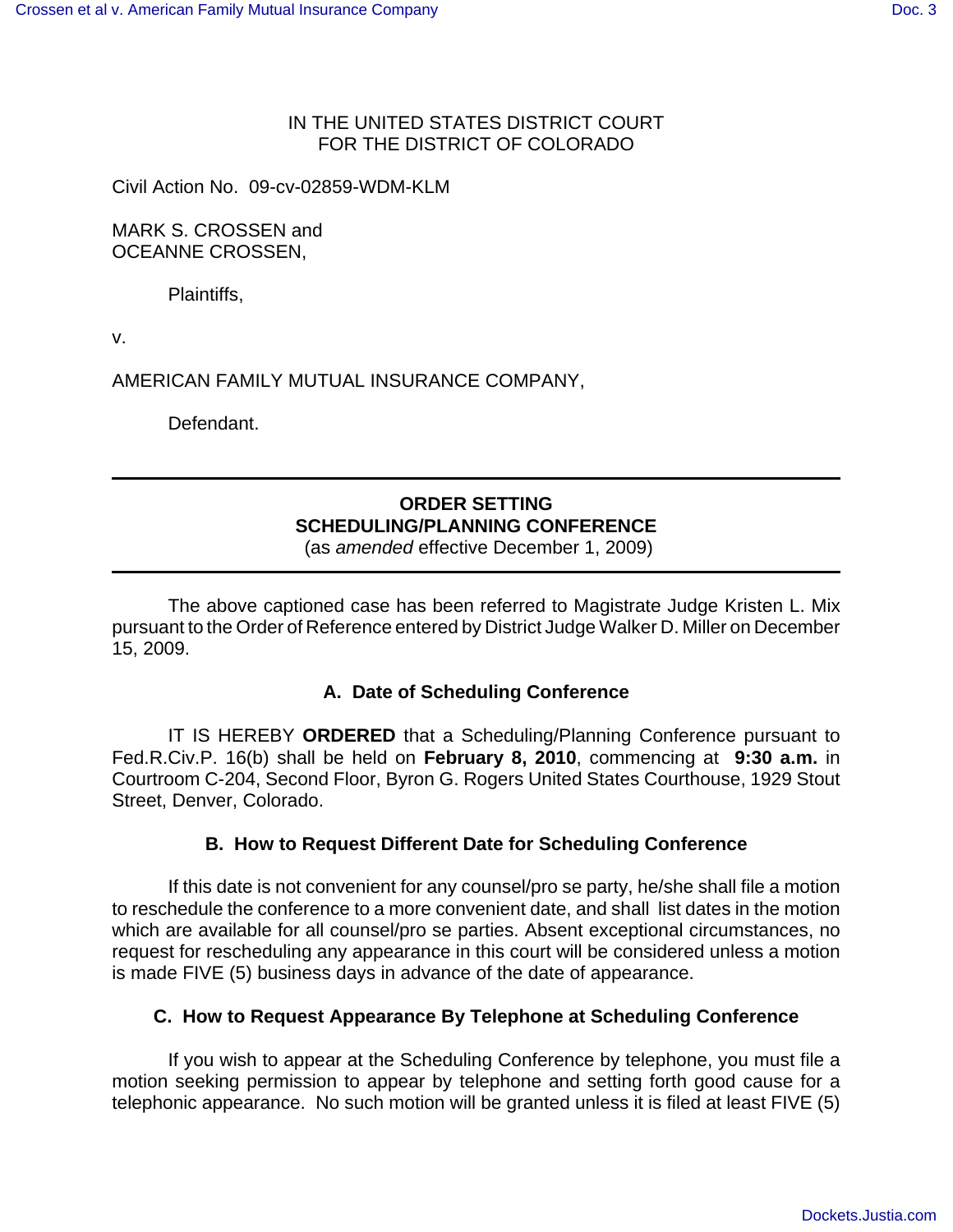business days in advance of the scheduling conference.

## **D. Plaintiff's Duty to Notify Parties of Scheduling Conference**

The plaintiff shall notify all parties who have not entered an appearance as of the date of this Order of the date and time of the Scheduling/Planning Conference set forth above.

## **E. Parties' Obligations Before Scheduling Conference**

### 1. Scheduling Order

IT IS **ORDERED** that counsel/pro se parties in this case are to hold a pre-scheduling conference meeting at least twenty-one (21) days before the scheduling conference pursuant to Fed. R. Civ. P. 26(f)(1) and prepare a proposed Scheduling Order in accordance with Fed. R. Civ. P. 26(f), as amended. The instructions for completing the Scheduling Order may be found on the Court's website (www.cod.uscourts.gov) with the scheduling order forms. **Please be aware that effective December 1, 2009, there are TWO forms of Scheduling Order available on the Court's website under the "Local Rules" tab: one form for non-administrative review cases and one form for cases seeking review on an administrative record. PLEASE USE THE CURRENT and CORRECT FORM FOR YOUR CASE.** Pursuant to Fed. R. Civ. P. 26(d), as amended, no discovery is to be exchanged until after the Rule 26(f) conference meeting. The parties **shall** include the following language in paragraph 8(h)(5) of their proposed Scheduling Order in *non-administrative review* cases:

"Other Planning or Discovery Orders: No opposed discovery motions are to be filed with the Court until the parties comply with D.C.COLO.LCivR. 7.1(A). If the parties are unable to reach agreement on a discovery issue after conferring, they shall arrange a conference call with Magistrate Judge Mix to attempt to resolve the issue. Both of these steps must be completed before any contested discovery motions are filed with the Court;" *OR*

No later than **five (5) calendar days** prior to the Scheduling/Planning Conference, counsel/pro se parties shall submit their proposed Scheduling Order **(in PDF)** in compliance with the Court's Electronic Case Filing Procedures which are also available on the Court's website. An additional copy of the proposed scheduling order is to be provided to my chambers at Mix\_Chambers@cod.uscourts.gov by **e-mail attachment** with the subject line stating "proposed Scheduling Order" and in **WordPerfect format**.

Parties who are pro se or do not have access to the internet may obtain the scheduling order form and instructions from the Clerk's Office, Room A105, in the Alfred A. Arraj United States Courthouse, 901 19<sup>th</sup> Street, Denver, Colorado, 80294. Scheduling Orders prepared by parties not represented by counsel, or without access to electronic case filing, are to be submitted to the Clerk of the Court on paper.

#### 2. Mandatory Disclosures

IT IS **FURTHER ORDERED** that on or before 14 days after the Rule 26(f) pre-scheduling conference meeting, the parties shall comply with the mandatory disclosure requirements of Fed.R.Civ.P. 26(a)(1), as amended.